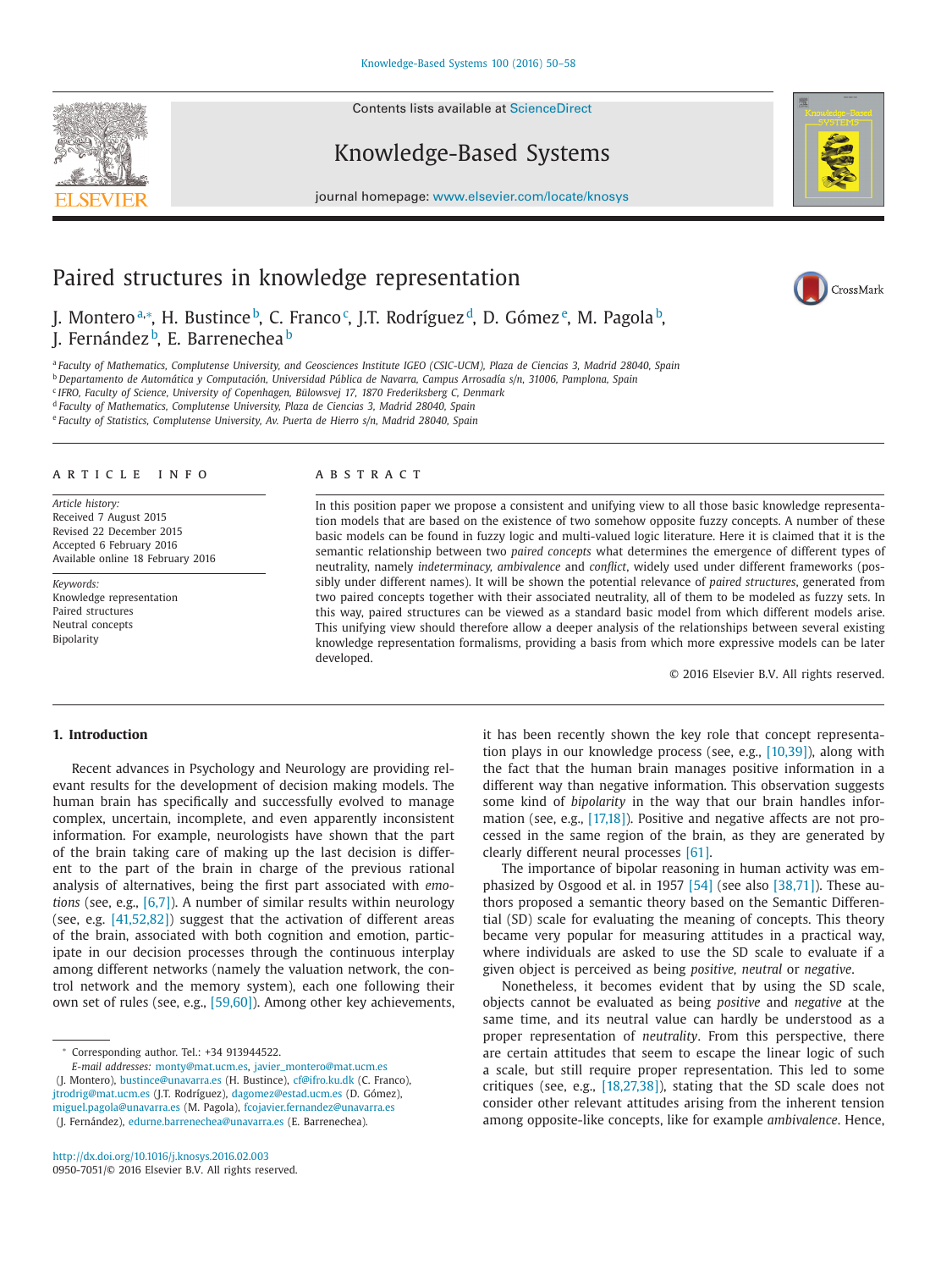a modified SD scale was proposed (see, e.g., [\[38\]\)](#page-8-0), consisting of two unipolar scales joined together by their minimal element, allowing the simultaneous measurement of positive and negative evaluations.

The relevance of this discussion can be well positioned and illustrated by different works in multicriteria decision making and decision theory (see e.g. [\[36,37,81\]\)](#page-8-0). There, the SD scale, or *unipolar bivariate model* [\[22,36\],](#page-8-0) has been widely applied, and further developed into more complex scales. These scales are grouped together under a general (somewhat oversimplifying) category of *bipolar univariate models* (for some examples on *opposite-based* decision modeling see again [\[36\],](#page-8-0) but also [\[31,78\]\)](#page-8-0).

Moreover, it can be stated that our internal decision making process is of a complex nature, implying previous differentiated knowledge acquisition and representation processes (see, e.g., [\[48,49\]\)](#page-8-0), quite often based upon multi-criteria arguments. In fact, the linear logic behind the SD scale does not allow representing the natural complexity we perceive from reality. Hence, once such a complexity is acknowledged, our mathematical modeling must continuously balance precision and simplicity, just as our brain looks for relevant but at the same time manageable information.

But whenever an objective measure for a concept is not available, it will be difficult to manipulate such a concept in an isolated manner. Most surely, immediately related concepts need to be taken into account. Generally speaking, understanding concepts by means of two *opposite concepts*, implies that we can capture the tension between both opposites. In some way, such simultaneous opposite views are unavoidable to start understanding the world, and indeed we need more complex knowledge representation structures to manage more than two views.

From our standpoint, most concepts cannot be properly understood in an isolated way. Addressing two different views seems to be the basic model to start with (although some concepts might need more than one surrounding concept in order to understand its limits). A number of quite similar fuzzy models focusing on the existence of two opposite concepts can be found in the literature, somehow offering a confusing view that we pretend to unify and explain within the unique umbrella of *paired fuzzy sets* and *paired structures*. We cannot understand certain concepts without understanding their opposite concepts. Pairs of predicates that will constitute paired concepts are, for example, *tall*/*short, fat/slim, big/small, cheap*/*expensive* or *good/bad* (see e.g. [\[63\]\)](#page-8-0).

The point of departure of this paper can be found in the above considerations, together with the bipolar approach proposed by Dubois and Prade in several papers (see [\[22–24\]\)](#page-8-0). Among other things, Dubois and Prade proposed a classification of bipolar models in three types of bipolarity that indeed shows similarities with our proposal below, but also essential differences: our approach, as it will be seen, follows from a constructive view of what we call *paired structures*, by focusing on how the semantic tension between two opposites generates certain *types of neutrality* (see [\[62\]](#page-8-0) for a previous attempt). In this sense we emphasize the key role of certain neutralities in our knowledge representation models, as pointed out by Atanassov [\[4\],](#page-7-0) Smarandache [\[70\]](#page-8-0) and others. But notice that our notion of *neutrality* should not be confused with the *neutral* value in a traditional sense (see [\[22,–24,36,54\],](#page-8-0) among others). Instead, we will stress the existence of different kinds of *neutrality* that emerge (in the sense of [\[11\]\)](#page-7-0) from the semantic relation between two opposite concepts (and notice also that we refer to a neutral category that does not entail linearity between opposites). Such a constructive view establishes an alternative to Dubois–Prade's approach, providing a distinction of those models based on opposites different from their types of bipolarity*.* Moreover, the term *paired concepts* we propose instead is not subject to be confused with the term bipolarity in the sense of a psychological disorder.

Therefore, our alternative for modeling basic knowledge representation is based on *paired concepts*, which will naturally lead to *paired structures*. A paired structure is defined by a pair of opposite concepts plus their associated neutralities and the relationships between these elements. Such a basic structure stands as a primary foundation from where further valuation scales and learning processes can be developed. As a consequence, it can be understood as a first stage for more complex and meaningful evaluation structures, where non-neutralities are allowed besides the original two opposites. This *paired* approach has already led to a specific model for preference representation (see  $[32]$ ), a particular case whose general framework should be found in this paper.

Let us remark that this paper is not about formal logic or its interpretation. It rather deals with knowledge and natural language representation by means of logical tools.

In order to illustrate our position, this paper is organized as follows: in the next section we shall present a general example from where our discussion will evolve. Our proposal will be formalized in [Section](#page-3-0) 3, restricted to our definition of opposite concepts. From this definition we shall formalize what we understand by *paired fuzzy sets* and *paired structures*. We shall expose the types of neutrality that rise from *paired fuzzy sets*, and that will produce different *paired structures*. [Section](#page-5-0) 4 is devoted to compare our proposal with some related existing models. A discussion in [Section](#page-6-0) 5 shows a standard procedure for building paired structures, and a final [Section](#page-7-0) 6 is devoted to discuss some open key issues for future research.

### **2. Preliminary example: on the representation and measurement of size**

Let us try to illustrate our view through a classical well-known example.

The meaning of the notion *size* of a person can be modeled in terms of predicates defining an evaluation scale. The structure of such a scale highly depends on how *size* is perceived, and particularly on whether it is viewed as a 1-dimensional or multidimensional characteristic. For example, in case *size* is understood as *size* = *height*, the verification of its occurrence can be evaluated within a linear scale. Let us examine more in detail this meaning of  $size = height$ .

Although we all know that *height* is measurable in the real line, we should realize that we usually do not try to measure the height of each person we meet with a value in the real line. Instead of saying "Paula's height looks around 1 90 m", most people will talk about Paula as a *tall* person, i.e., in terms of the *tallness* concept, which can be regarded as a fuzzy context-dependent concept [\[85\].](#page-8-0) Indeed, a person's *height* is usually judged in terms of the predicates *tall* and *short*, which constitute semantic references or landmarks for the evaluation of such a notion. We hardly use the notion of a person's *height* without the landmarks provided by the opposites *tall* and *short*, or any other equivalent pair of opposite predicates.

If our concept of *tallness* were crisp, the sentence "Paula is *tall*" would have a direct translation on the evaluation scale in terms of *height*: for example, "Paula is *tall*" if and only if "Paula's height is at least 1 70 m". As soon as we have this crisp definition, the concept of being *non-tall* is automatically created by the classical crisp negation: "Paula is *non-tall*" if and only if "Paula's height is less than 1 70 m". That is, *tallness* is associated with the interval [1 70*,*∞) meanwhile *non-tallness* is associated with the interval (0,1 70). In order to generate such paired predicates (*tall* and *nontall*), we simply need to assume the existence of the crisp negation: a person *x* within a community *X* belongs to the set of *tall* people if and only if the height *h*(*x*) of such a person is greater than or equal to 1 70*.* And a person *x* within the community *X* belongs to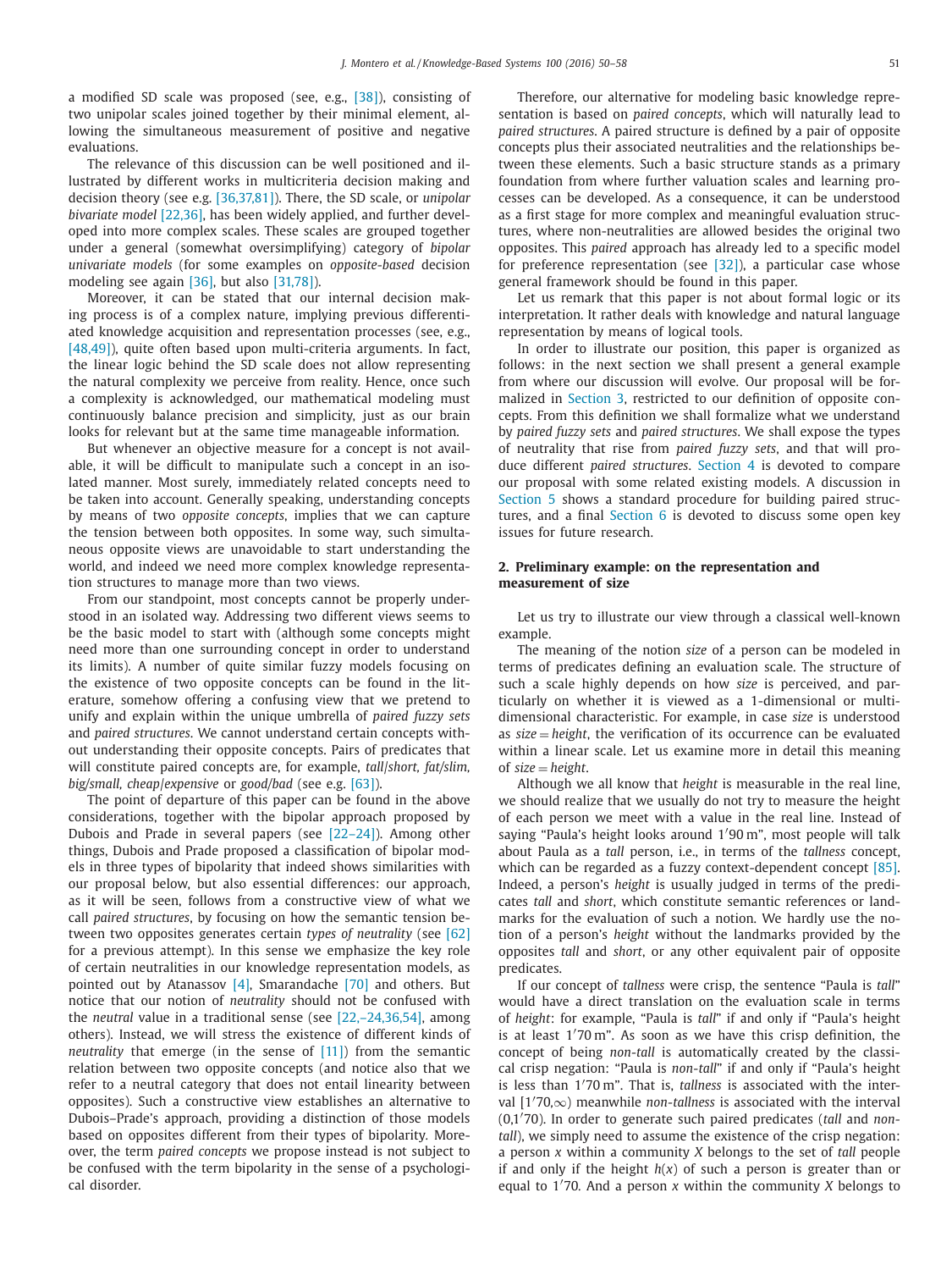the set of *non-tall* people within *X* if and only if the height *h*(*x*) of such a person is smaller than  $1'$ 70. The set of tall people is  $Tall = \{x \}$  $\epsilon$  *X,*  $h(x) \ge 1'70$ , and the set of non-tall people is *Non-tall* = {*x*  $\epsilon$ *X,*  $h(x) < 1'70$ *}*. Within such a crisp context, no person can be *tall* and *non-tall* at the same time, and everybody will be either *tall* or *non-tall*. A basic paired structure to represent *height* has been built from only one predicate (*tall*) and its negation (*non-tall*), and the characteristic functions of both crisp predicates

$$
\mu_{Tall}(x) = 1 \Leftrightarrow h(x) \ge 1'70
$$
,  $\mu_{Tall}(x) = 0 \Leftrightarrow h(x) < 1'70$   
are defined in such a way that

$$
\mu_{Tall}(x) = n(\mu_{Non-tall}(x)), \ \forall x \in X
$$
  

$$
\mu_{Non-tall}(x) = n(\mu_{Tall}(x)), \ \forall x \in X
$$

being *n*:{0,1} $\rightarrow$ {0,1}*,* such that *n*(0) = 1 and *n*(1) = 0*,* the only negation within the crisp {0,1} framework (in fact, and within the crisp framework, the only one-to-one mapping from {0,1} into itself different from the identity mapping). These are well known facts, but it is important to show that *tall* and *non-tall* appear as paired predicates in a natural way within the crisp framework. Meanwhile a measurement of height is available and precise, there is no room for any kind of *neutral* concept. *Borders* between a predicate and its negation ( $\{x \in X, h(x) = 170\}$  in the above example) might still deserve specific attention, precisely because of a potential estimation uncertainty.

However, the introduction of *short* as the opposite predicate of *tall* allows different translations into a measurable *height*, being *tall* and *short* a different couple of paired predicates than *tall* and *non-tall*.

For example, and keeping the crisp approach, we can define that "Paula is *short*" if and only if "Paula's height is at most 1 60 m". Again, the concept of *non-short* is automatically created, in such a way that  $Short = \{x \mid x \in X, h(x) \leq 1/60\}$ , and the set of non-short people is *Non-short* =  $\{x \mid x \in X, h(x) > 1'60\}$ . In this way, all those people with height within the interval (1 60,1 70) are neither *tall* nor *short*, leading to some kind of *indeterminacy* (we cannot assign any of the only two available predicates to some individuals). In this particular case we know that, in order to solve this indeterminacy, we can create an intermediate non-neutral concept, like *Medium* =  $\{x \mid x \in X, 1'60 < h(x) < 1'70\}$ . But this is a different kind of argument, to be conducted in a subsequent stage. At first, what we find is just that none of the two opposite, available predicates apply to some individuals. In general, such indeterminacy suggests the need for a new predicate. Such a new predicate will not necessarily be a non-neutral intermediate predicate as *Medium* in this example, where a non-paired three-valued linear scale *Tall-Medium-Short* is easily suggested (please be aware of the specificity of this example, where the linear representation behind is *a priori* known and the two opposite predicates we have chosen correspond to left and right tails).

On the other hand, we could have defined that "Paula is *short*" if and only if "Paula's height is at most 1 80 m". In this case, *Short* =  $\{x \mid x \in X, h(x) \leq 1'80\}$ . Then all those people with height within the interval [1 70,1 80] will be both *tall* and *short*, leading to a certain *ambivalence*. That is, what we find now is that both opposite predicates simultaneously apply. Clearly, in this specific example it is again suggested an intermediate concept in between opposites, like *Medium* =  $\{x \mid x \in X, \ 1'70 \le h(x) \le 1'80\}$ , and then we could reshape opposites to avoid overlapping (for example by redefining  $Tall = \{x \mid x \in X, h(x) > 1/80\}$  and  $Short = \{x \mid x \in X\}$ *X,*  $h(x) < 1'70$ }). Once more, the construction of a linear evaluation scale (or equivalently, the interpretation of such ambivalence as an intermediate predicate *Medium*) depends on a subsequent different kind of argument relying on a previous interpretation of the opposites and their relationship. But at a first stage we can only acknowledge whether there are persons being both *tall* and *short* (ambivalence) or none of those predicates apply to some people (indeterminacy).

Here it becomes evident the following observation, quite standard within a classification framework (see, e.g., [\[1,2\]\)](#page-7-0): two opposite crisp predicates (*tall*/*short*) that refer to the same notion (*height*) can generate different neutral concepts (*indeterminacy and ambivalence*, or both), depending on their semantics. A more careful analysis of *indeterminacy* and *ambivalence* might suggest specific scales (see, e.g.,  $[40]$ ) by modifying the definition of the two basic opposite predicates and/or introducing new intermediate predicates. But these evaluation scales and their corresponding semantics can only be properly understood by firstly addressing the particular semantic relationship between the two basic opposites.

A quite similar situation can be found within logic and the classical square of oppositions, where it is understood that a concept *p* comes with its negation *n(p)* and its antonym *ant(p)*, being *p* and *ant(p)* mutually exclusive *contraries* (allowing therefore indeterminacy). In this way,  $n(p)$  and  $n(ant(p))$  are overlapping sub*contraries* (see [\[25\]\)](#page-8-0). But notice that, following Amo et al. [\[2\],](#page-7-0) we should avoid *a priori* artificial conditions. In practice, such properties will be eventually reached after a sometimes long learning process: in our model, a concept should not be initially associated with a contrary, but simply to a more general *opposite*. Depending on the semantic relationship between the initial concept and its opposite, we shall be able to identify indeterminacy, overlapping or any other kind of neutrality. Moreover, notice that different neutralities can simultaneously appear (for example, the selected opposite of *rather tall* is naturally *rather short*, and indeterminacy arising from these two opposites should not be simply associated with a middle stage between extremes).

In particular, in addition to *indeterminacy* and *ambivalence*, there is a third standard neutrality that can appear in more complex situations. In the above example we have based our arguments upon the existence of a unique, linearly-based property for understanding *size*, given by *height*. In practice, however, most of our concepts are complex in the sense that they can be explained in terms of a number of simpler concepts (see, e.g., [\[32\]\)](#page-8-0). In this case, our evaluation proceeds through a (perhaps non-conscious) aggregation process.

For example, when talking about the *size* of a person we can define two complex opposite predicates like *big* and *small*. But being *big* or *small* might depend on *height* (*tall* versus *short*) and *weight* (*fat* versus *slim*). Of course it may be the case that a person is neither *big* nor *small*, being there *indeterminacy.* And another person can be both *big* and *small*, being there *ambivalence*. But it can also happen that we cannot choose among *big* and *small* because there is a *conflict* behind, i.e. both opposite predicates hold in a conflictive manner. It is not the same to say that a person is both *big* and *small* because s/he is simultaneously both *tall* and *short*, or both *fat* and *slim*, than to say that such a person is *big* and *small* because s/he is *tall* but *slim*, or *fat* but *short*. The taller and fatter a person is, the bigger such a person is; the shorter and the slimmer a person is, the smaller such a person is. But taller and slimmer are conflictive arguments, like shorter and fatter are. In this more complex (multicriteria) framework we can find *conflict* as a third kind of neutrality associated with opposite complex predicates, in addition to *indeterminacy* and *ambivalence*. Similitude of these conflictive situations with incomparability within preference modeling is obvious since they share an underlying multicriteria view (see, e.g., [\[29,30\]](#page-8-0) and [\[78\]\)](#page-8-0). But conflict is the cognition we detect, not any specific decision making solution.

To conclude this example, let us briefly discuss the role of *points of symmetry*. To this end, let us assume again that the meaning of *size* is interpreted solely in terms of the measurable characteristic *height*, and that our references are given by the predicates *tall* and *not-tall*. Let us now consider these as fuzzy (i.e. non-crisp)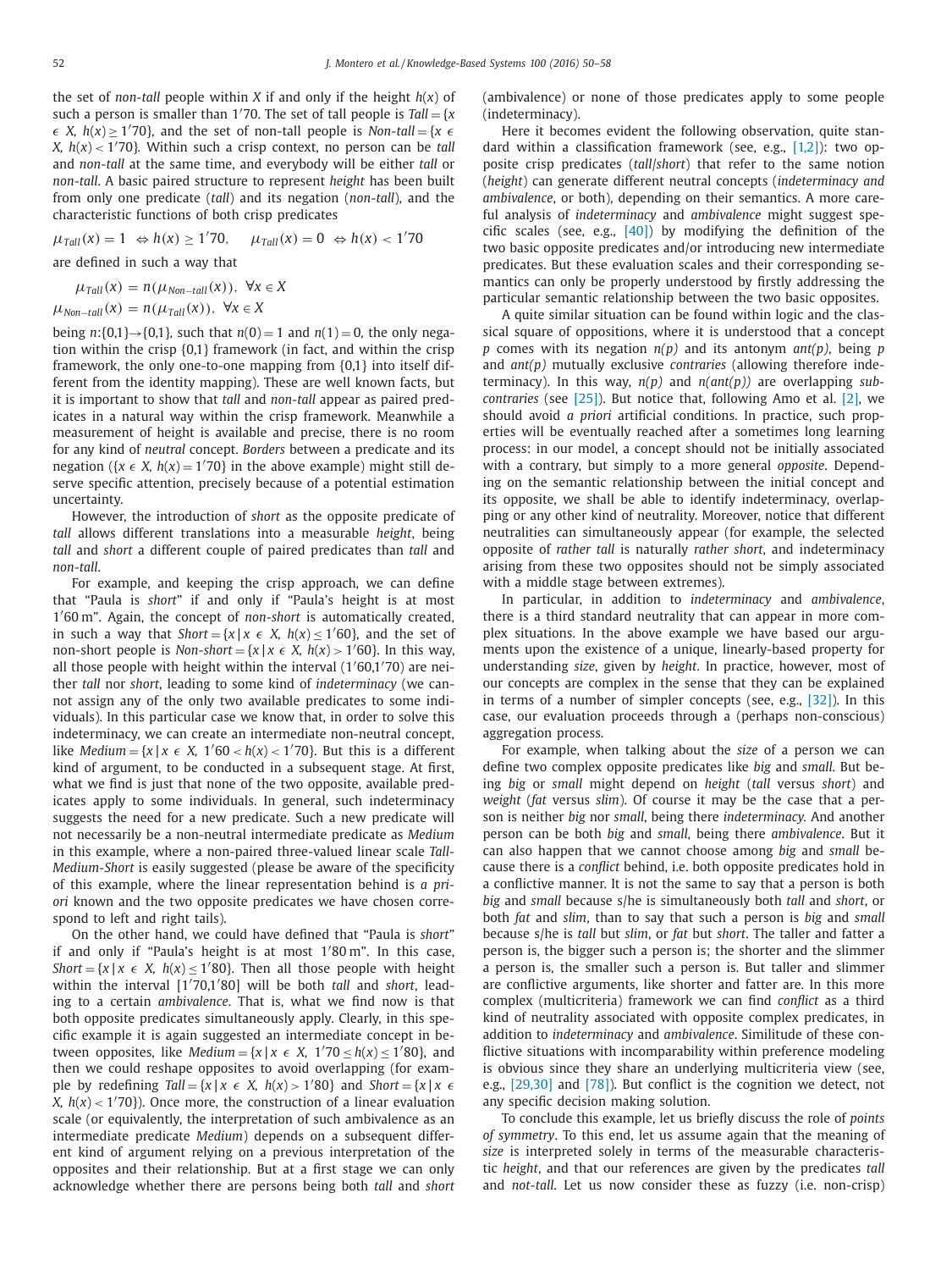<span id="page-3-0"></span>concepts. That is, we now allow both predicates to be evaluated on the interval [0,1] rather than on the binary set {0,1}. Then, for any  $x \in X$ , we may for instance set the meaning of *tall* and its complement to be represented by the fuzzy sets

$$
\mu_{Tall}(x) =
$$
\n
$$
\begin{cases}\n0 & \text{if } h(x) < 1'70 \\
\frac{h(x) - 1'70}{1'80 - 1'70} & \text{if } 1'70 \le h(x) \le 1'80 \\
\frac{h(x) - 1'70}{1'80 - 1'80} & \text{if } h(x) > 1'80\n\end{cases}
$$

As usually admitted, this kind of representation enables both *tall* and its negation *not-tall* to exhibit an imprecise semantic, avoiding the boundary problems associated with crisp predicates. But, apart from that, we still have just a predicate and its negation as opposites, fully explaining the whole universe of discourse *X.* No room is left for neutral concepts. However, contrarily to the previous crisp context, now it is possible for an object to be equally associated with a concept and its opposite, as now  $\mu_{Tall}(x) = \mu_{Not-tall}(x) = 0.5$  can hold for a given object  $x \in X$  (i.e., whenever  $h(x) = 1/75$  in the current example). We refer to this situation by saying that, in a fuzzy context, a reference predicate and its negation admit a *point of symmetry* between them. It is then important to stress that such point of symmetry does not represent a new concept: as exposed above in the crisp case, there are no other available options besides the opposites, as both predicates are related by negation.

In this way we can see how the tension between our two initial opposite predicates suggests certain neutral categories and, eventually, a particular reshaping of those opposite predicates (or alternatively, a non-paired structure). Non overlapping opposites might produce *indeterminacy*, overlapping opposites produce *ambivalence*, and multi-dimensional opposites might produce *conflict*.

# **3. Semantic opposites and paired structures**

Let us study the relationships that can arise between a pair of predicates when these two predicates are semantically opposite, constituting the reference landmarks of a linguistic representation of reality. We will refer to those pairs of opposite predicates as *paired concepts*. Two *paired concepts* can generate *neutral* concepts, and meanwhile we consider only paired concepts together with associated neutral concepts we shall have a *paired structure*.

# *3.1. Paired concepts*

Paired concepts are not simply a couple of predicates. Our first objective is to clarify what we mean by *paired. Paired* predicates must be specifically related. To begin the discussion about the nature of this relationship, let us remind that, as pointed out above, our mind is able to represent complex situations, related to interests and emotions, by using a pair of landmarks that constitute the references for evaluation. Such reference concepts allow configuring the evaluation framework in which information can be assessed. In other words, they constitute the referential context in which pieces of information are understood. As shown in our preliminary example, only if *tallness* can be known by means of a specific measure we can be confused in thinking that *tallness* can be understood without an opposite predicate like *shortness*. Otherwise, if such a measure has not yet been provided, even the predicate *tallness* requires an opposite predicate like *shortness* in order to be understood.

We cannot understand most predicates without also knowing the meaning of all those other predicates that define their limits (a complex concept might need several additional predicates to show its limits). In this sense, two predicates have to be related

in some specific way to effectively configure an appropriate referential context, i.e., in order to properly constitute a pair of reference landmarks. The previous arguments suggest the existence of a particular *structure*, in the sense of a set of objects (predicates) together with a set of relationships (opposition, neutrality, etc.) between them.

Our point is that we should focus on the semantic opposition between paired predicates (see, e.g., [\[78\]\)](#page-8-0). However, such an opposition does not have a unique possible representation or definition, and from the different opposition relationships different *neutral* valuation concepts will emerge. For example, *very tall* and *very short* are opposite predicates, and *more or less tall* and *more or less short* are also opposite predicates, but they indeed suggest very different spaces *in between* them. In this way, we will refer to *negation, antonym* and sub-*antonym* to capture the basic possibilities for such a semantic opposition.

# *3.2. Antonym and sub-antonym with respect to a negation*

In this paper, we focus on three particular forms of such a semantic opposition between predicates, specifically *negation, antonym* and *sub-antonym* (see e.g. [\[72,75\],](#page-8-0) but also [\[64\]\)](#page-8-0).

Before formalizing these three basic semantic relationships, it is important to make explicit that we assume that any predicate *P* (and thus particularly our reference opposites) can be represented as a fuzzy set  $\mu$ <sup>p</sup> over a particular universe of discourse *X*. In this way,  $\mu_P(x) \in [0, 1]$  denotes the degree up to which an object  $x \in X$ verifies predicate *P*. Hence, the membership function  $\mu_p$  is taken to represent the *semantics* (i.e. the practical meaning) of the predicate *P* in the context given by the universe *X*.

In a first approach, we will also assume reference predicates to be simple, in the sense of referring to a characteristic depending on just a single criterion or dimension (like *tall* and *short* refer to *size* = *height*), i.e. not admitting a further decomposition in a set of underlying criteria or sub-predicates. As already pointed out, we can later on remove this assumption and analyze also complex multidimensional reference concepts, as could be *big/small* or *good/bad* (these concepts usually require a further explanation in terms of a set of underlying criteria).

Now, let us recall that a *negation* function within the fuzzy context (see again [\[72,75\]\)](#page-8-0) is usually understood as a non-increasing function *n*:  $[0, 1] \rightarrow [0, 1]$  such that  $n(0) = 1$  and  $n(1) = 0$ . All throughout this paper we are assuming that such a negation is a *strong* negation, i.e., a strictly decreasing, continuous negation being also *involutive* (i.e. such that  $n(n(v)) = v$  for all *v* in [0,1]). If  $F(X)$ denotes the set of all fuzzy sets (i.e. predicates) over a given universe *X*, then any strong negation function *n* determines a *negation* operator *N*:  $F(X) \rightarrow F(X)$  such that  $N(\mu)(x) = n(\mu(x))$  for any predicate  $\mu \in F(X)$  and any object  $x \in X$ . It is therefore assured that our negation operator *N*:  $F(X) \rightarrow F(X)$  verifies

- (A1) *N* is involutive (i.e., the negation of the negation is the identity);
- (A2)  $\mu(x) \leq \mu(y) \Rightarrow N(\mu)(y) \leq N(\mu)(x)$  for all  $\mu \in F(X)$  and  $x, y \in F(Y)$ *X*;

Any operator *O*:  $F(X) \rightarrow F(X)$  verifying these two properties A1 (it is involutive in the sense that the opposition of the opposition is the identity) and A2 (it is monotonous) will be called an *opposition* operator.

Let us assume now that a particular negation operator *N*:  $F(X) \rightarrow F(X)$  (or equivalently a particular negation function  $n:[0,1] \rightarrow [0,1]$ ) has been fixed. An *antonym* operator was then de-fined in [\[76\]](#page-8-0) as a mapping *A*:  $F(X) \rightarrow F(X)$  verifying

(A1) A is involutive (i.e., the antonym of the antonym is the identity);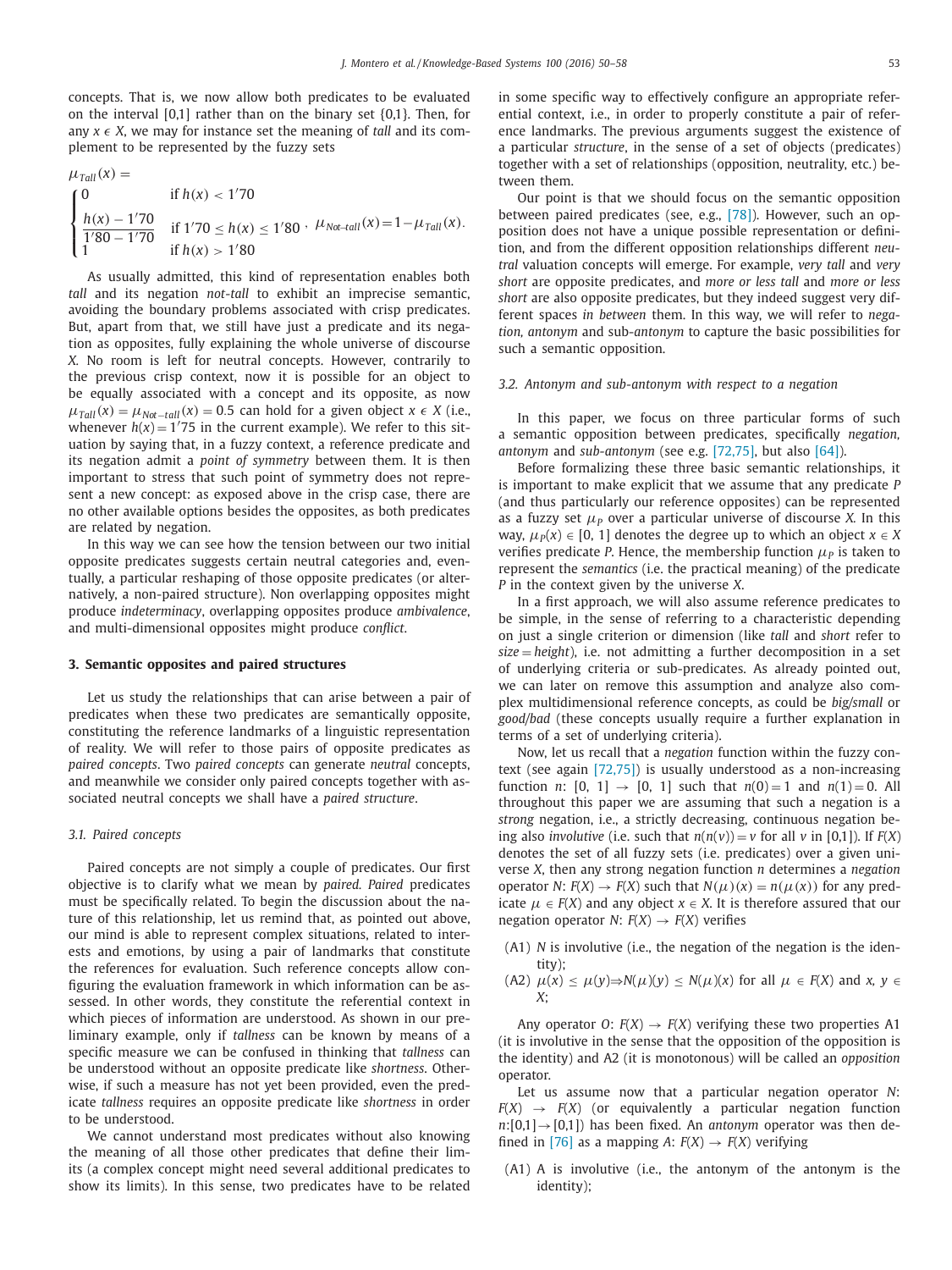(A2) 
$$
\mu(x) \le \mu(y) \Rightarrow A(\mu)(y) \le A(\mu)(x)
$$
 for all  $\mu \in F(X)$  and  $x, y \in X$ ;

$$
(A3) A \leq N.
$$

In other words, an antonym is a particular opposition verifying condition A3, to be associated with a contrary within the nomenclature of the logical square of oppositions (see [\[25\]\)](#page-8-0).

It seems therefore natural to define a *sub-antonym* operator (to be associated with a sub-contrary within the nomenclature of *square of oppositions* [\[9,25,51,53\]\)](#page-7-0) as a mapping *A*:  $F(X) \rightarrow F(X)$  that fulfills

- (A1) A is involutive (i.e., the sub-antonym of the sub-antonym is the identity);
- (A2)  $\mu(x) \leq \mu(y) \Rightarrow A(\mu)(y) \leq A(\mu)(x)$  for any  $\mu \in F(X)$  and  $x, y \in F(Y)$ *X*.
- $(A3)$   $A \geq N$ .

Hence, *N* is in fact the only operator being simultaneously an antonym and a sub-antonym with respect to *N*. Both antonyms and sub-antonyms are instances of opposition operators, and there are oppositions being neither an antonym nor a sub-antonym. In the following we shall refer to antonym as any antonym not being the given negation *N.* Analogously, we shall refer to sub-antonym as any sub-antonym not being the given negation *N*.

In a general sense, we consider that two predicates (or fuzzy sets) *P*, *Q* are *paired* if and only if  $P = O(Q)$ , and thus also  $Q = O(P)$ , holds for a certain semantic *opposition* operator *O*. Our point is that neutral predicates emerge from the specific relation of opposition holding between paired concepts.

#### *3.3. The concept of neutrality*

Neutral concepts are generated from two opposite predicates whenever an object cannot be properly explained in terms of both opposites. From a fuzzy approach, the point here is that the two opposites may not define a *fuzzy partition* of the universe of discourse, see [\[66\]](#page-8-0) or any of its generalizations based upon any alternative logic (e.g.  $[19]$ , but particularly  $[1,2]$ ). In this context, the term *neutral* represents an additional valuation concept that is being semantically generated from opposites. As suggested in [\[48\],](#page-8-0) different *types of neutrality* or neutral concepts can emerge from the tension between opposites (see also  $[11]$ ).

In the above preliminary example, we started from the opposition between a concept and its negation, and then we considered antonym and sub-antonym concepts. In this way, two types of neutrality have been already introduced: *indeterminacy* and *ambivalence*. The first type of neutrality suggests that both opposite concepts overlap [\[14\].](#page-8-0)The second type of neutrality suggests that objects cannot be fully explained solely in terms of the given opposites [\[16\].](#page-8-0)

But we were in fact assuming that there was a unique underlying simple, 1-dimensional criterion or characteristic. In many contexts, however, opposites are rather *complex* predicates (as *good/bad, beautiful/ugly* or the previous *big/small*). These complex predicates show a multidimensional nature and suggest an explanation in terms of simpler reference predicates. This situation can be associated with a multi-criteria framework, in which the verification of a concept is obtained through the aggregation of several criteria. It is in this context where *conflict* can naturally appear as a third type of neutrality. Such *conflict* should be naturally expected within complex paired structures, whenever serious arguments for both opposites are simultaneously found in different, independent criteria (like when in the *big/small* example we find that someone is simultaneously *very tall*, suggesting a *big* person, but *very slim*, suggesting a *small* person). This situation suggests that complex opposites can show a kind of conflictive relation, different to the ambivalence or the overlapping associated with opposite concepts over a simple, 1-dimensional characteristic. In fact, this *conflict* should not be expected when dealing with paired structures on a 1-dimensional argument. Of course, different kinds of *conflict* can be acknowledged in higher multidimensional problems besides the above conflict between two underlying criteria.

In summary, we should stress that different types of neutrality may appear depending on the semantic relationship between opposites. That is, it is the opposition relationship what determines the particular meaning of the different types of neutrality that may arise, and at the same time, of the whole paired structure. All these kinds of neutrality are quite often confused (sometimes even labeled under the same word) whenever a decision maker finds a kind of symmetrical situation that makes essentially difficult to choose among both opposites.

Such hesitation is suggested for the above neutralities, but there are also non-neutral situations that show another kind of hesitation. For example, imprecision when estimating degrees of membership implies facing a different kind of uncertainty, related to the difficulty of choosing an exact value. Hence, even if two paired concepts cover reality without indeterminacy, as happens when opposition is represented through a given *negation*, uncertainty associated with *estimation uncertainty* may still represent a specific kind of hesitation. However, such hesitation due to imprecision should not be considered as a *neutral* concept, as it is not generated from the semantic tension between opposites.

An easy approach for this imprecision problem is to associate an interval instead of a single value (see, e.g.,  $[16]$ ). The wider such an interval is, the more imprecise our estimation. Maximum imprecision for a membership value will be then associated with the complete unit interval, which would mean that we simply do not have any useful information about such an estimation (see  $[68]$  for a complete approach within a probabilistic framework, and  $[67]$  for the seminal approach within a fuzzy context). In general, type-2 fuzzy sets [\[42\]](#page-8-0) can naturally appear associated with this estimation problem.

#### *3.4. Paired structures*

Paired structures belong to a first level of knowledge representation. They stand as the subjacent semantic structure created from two opposite predicates and their associated neutral concepts. With the purpose of exploring the nature of such neutrality, we should take particularly into account the arguments behind two main opposite-based proposals: Atanassov's intuitionistic fuzzy sets [\[4\]](#page-7-0) (proved to be *equivalent* to interval-valued fuzzy sets  $[20,67,74,79]$  but also  $[13]$  and Dubois–Prade bipolarities  $[22,24]$ (see next section for a comparison between our paired approach and other related models).

Starting from a concept of interest *P*, a first observation is that a negation *N* is given in our model, from which it is then possible to define different antonyms or sub-antonyms. In this sense, let us remark that *P* and its negation *not-P* contain the same information in our model (we should anyway remind that intuition works with positively defined concepts, see e.g. [\[21\],](#page-8-0) but also [\[48\]\)](#page-8-0). In this sense, a predicate and its negation indeed constitute two paired predicates implying a particular empty space between opposites: no neutral concept can be defined in between a predicate and its negation, although estimation uncertainty can play a role, as already pointed out.

Anyway, as suggested in the preliminary example, neutrality may arise in different manners, whenever an object fails to be fully described from the two reference predicates. Neutrality will in fact represent a different concept from opposites, another relevant available option for evaluating objects. Particularly, different paired structures will exhibit different types of neutrality, in such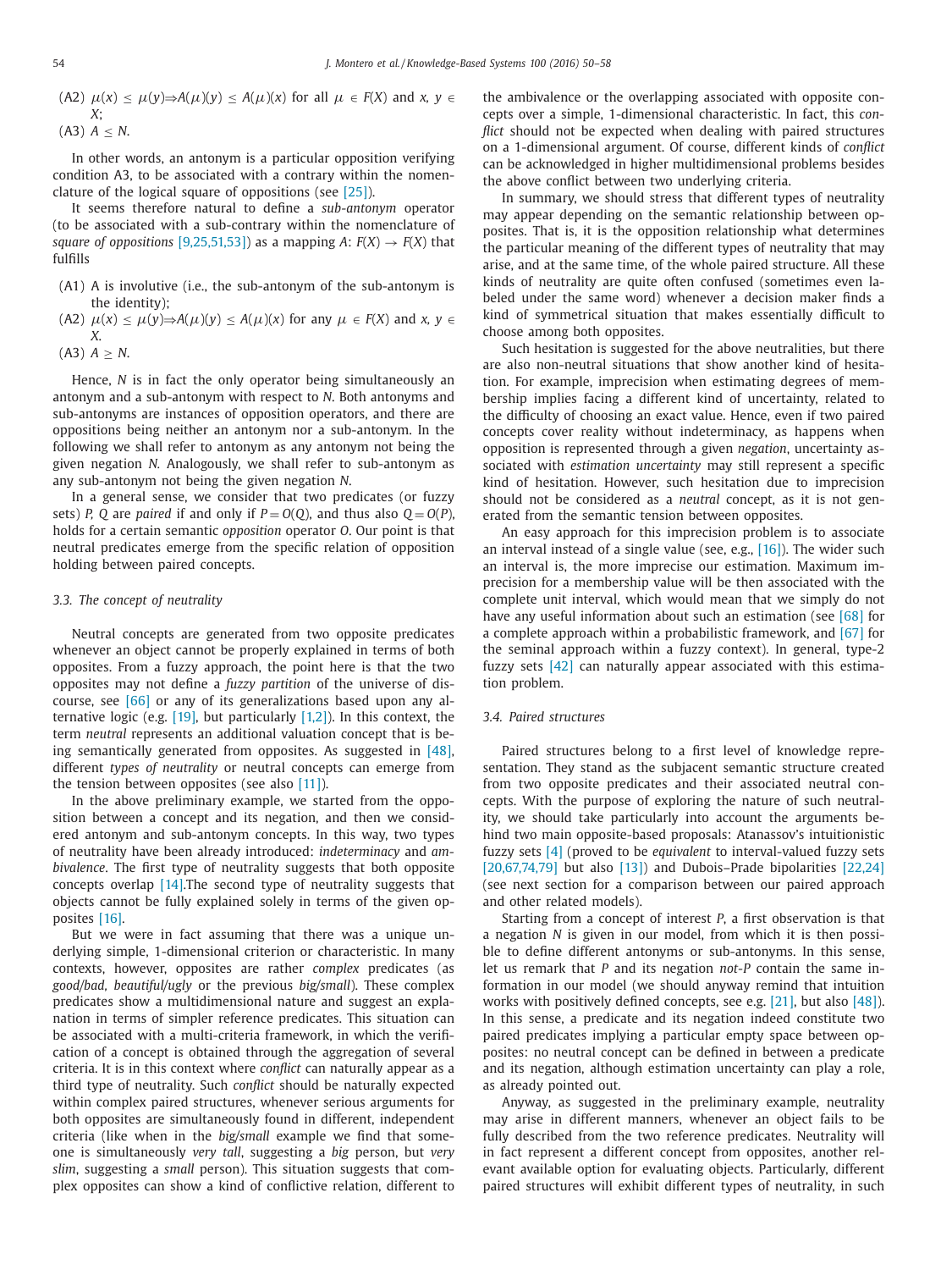<span id="page-5-0"></span>a way that its nature will sometimes be definitive in order to identify the particular paired structure we are dealing with.

Although the objective of this paper is, as already pointed out, simply positional, let us grasp the formal model to be developed: starting from a basic predicate (and its negation) we can define an opposite that might imply, to some extent, the existence of indeterminacy (antonym) and/or ambivalence (sub-antonym), and also conflict. Hence, the point of departure for a general definition of a paired structure is given by a qualitative scale

#### $L = \{concept, opposite; indeterminacy, amplitude, combined, conflict\},\$

composed by a pair of opposite concepts and three types of neutrality as primary valuations. This *crisp* setting corresponds to a basic model in which objects are evaluated by assigning exactly one concept to each object. In order to allow these valuations to be more general, it is then possible to introduce secondary valuations (referring to a secondary, ordered scale *S*, for instance  $S = [0,1]$ ) expressing the degree of fulfillment of each of the predicates acting as primary valuations, consistently with [\[2\]](#page-7-0) and [\[48\].](#page-8-0)

Thus, in a first formal approach, our paired structures can be represented through a multidimensional fuzzy set *A*<sub>L</sub> given by

# $A_L = \{ \langle x; (\mu_s(x))_{s \in L} \rangle | x \in X \},\$

where *X* is the universe of discourse and each object  $x \in X$  is assigned up to a degree  $\mu_s(x) \in S$  to each one of the above five predicates *s* ∈ *L*. This structure  $(X, L, S, A<sub>L</sub>)$  should be then provided with an appropriate logic (or logics, see [\[44,45\]\)](#page-8-0), consistently enabling the composition of arguments.

**Remark 1.** Notice that we have adopted the usual valuation scale of fuzzy sets, the unit interval [0,1], as the secondary scale *S* expressing degrees of verification of the primary predicates in *L*. However, as pointed out in [\[33\],](#page-8-0) any other complete lattice would be as valid meanwhile it allows representing the adequate gradation needed in each context. In this sense, the simplest option, corresponding to the previously mentioned crisp, binary setting, would be to take  $S = \{0,1\}$ . On the other extreme, if it is needed to represent imprecision in the estimated degrees, then it is possible to allow intervals (or even general type-2 fuzzy sets) as secondary valuations, leading to *S* as the set of interval-valued fuzzy sets (or any other appropriate type-2 lattice).

**Remark 2.** Although we do not think that just one kind of formalism is enough to represent *all* the relationships between the valuation predicates in the primary scale *L*, we indeed think that it is crucial for such a *structure* to be somehow described and represented, i.e. specifying the valuation predicates and the relationships holding between them. In fact, one of our main objectives when writing this positional paper is to stress this *structural issue*. We should clarify what makes a predicate to be associated with its character besides its name. As we will be discussing in the next section, many of the existing extensions of fuzzy sets fail to describe any underlying structure, and as a consequence, it is usually difficult to appreciate what are the actual differences and similarities between those extensions. For instance, and following [\[48\],](#page-8-0) the relationships between our primary predicates in *L* can be explained in terms of a digraph, where neutrality with respect to our two opposites must be structurally acknowledged as neutral. But in some contexts these relationships might be better expressed through constraints relating the different degrees  $\mu_s(x)$ ,  $s \in L$ , so they reflect their intended meaning. In this sense, notice that, following [\[1\]](#page-7-0) and [\[2\],](#page-7-0) we are not in principle assuming that  $\sum_{s \in L} \mu_s(x) = 1$ , which for each  $x \in X$  would define a convex polyhedron in [0, 1]<sup>L</sup>. Specific constraints like this one might be appropriate depending on the chosen logical connectives (see [\[55,65,80\]\)](#page-8-0). Of course, other generalizations of fuzzy sets may also be considered for the repre-sentation of predicates (see, e.g., [\[11\]\)](#page-7-0).

#### **4. A comparison with some other opposite-based models**

In 1965 Zadeh introduced the notion of fuzzy set [\[85\].](#page-8-0) Since it appeared, it was clear that there was a problem for building the membership degree of each element in the considered set. For this reason, in 1971 he proposed the first idea of an extension, called type-2 fuzzy set (see [\[42,86\]\)](#page-8-0). In this extension, the membership degree of each element is given by a fuzzy set of the valuation scale [0,1]. Furthermore, the problem of constructing the membership degrees has led to the introduction of different extensions, of which we highlight interval-valued fuzzy sets (also known as grey sets, and equivalent to vague sets), fuzzy multisets and *n*-dimensional fuzzy sets, neutrosophic sets, hesitant fuzzy sets, meta-fuzzy sets, etc. (see, e.g., [\[12\]\)](#page-7-0). There exist also other types of extensions (see, e.g., [\[13\]\)](#page-8-0), as probabilistic sets, fuzzy rough sets or fuzzy soft sets, which have a different origin from that of the previous ones, since they were not introduced to solve the problem of defining the membership degree of the elements. This large sequence of names and models has indeed produced certain confusion. In fact, some of those models were later found to be equivalent to existing ones, and in some cases the intuitive justification behind such models does not fully fit the mathematical model itself (some denominations happen to be equivalent only when certain structural issues are not taken into account, as pointed out in [\[48\]\)](#page-8-0). Some light should be brought to this problem if we address how the most basic knowledge representation models are generated from two opposite concepts. Hence, let us then comment the relationship between our paired approach and some of the main opposite-based models: interval valued fuzzy sets, shadowed sets, Atanassov's intuitionistic fuzzy sets, bipolar fuzzy sets, and neutrosophic fuzzy sets

Among all those opposite-based fuzzy models, Atanassov's intuitionistic fuzzy sets (A-IFS) deserve a particular analysis (see [\[21\]](#page-8-0) for a complete analysis). According to Atanassov  $[4]$ , an A-IFS assigns to each object both a degree of verification to certain property and a degree of verification to the negation of such a property, in such a way that these two degrees of verification sum at most 1. In this way, a principle which is demanded in classical logic can be recovered: the Lukasiewicz conjunction of the degree of verification of a property and the degree of verification of the negation of that property is always 0, and thus the non-contradiction law holds.

Moreover, Atanassov introduced the hesitancy or indeterminacy index as 1 minus the sum of the degrees of verification of the property and its negation. This index intends to represent the difficulty in the problem of building the exact membership and nonmembership functions. Hence, a fuzzy partition in the sense of Ruspini [\[66\]](#page-8-0) is being defined in terms of the given property, its negation and the remaining hesitancy.

First of all, it has been criticized that the entitlement "intuitionistic" looks inappropriate despite many scientists have accepted such a denomination (see the alternative intuitionistic fuzzy model proposed in [\[73\]\)](#page-8-0). Moreover, measuring the degree of verification of the negation of a property seems difficult to achieve in practice (for example, within a Probability framework we rarely ask for the probability of the negation of an event: we usually evaluate the probability of the event and then we reckon the probability of its negation… Otherwise most probably the values we provide for the event and its negation will not sum up to 1).

In addition, what the remaining category of "indeterminacy" means is not clear along Atanassov's texts. Anyway, as already pointed out, from a purely mathematical view A-IFS are equivalent to interval-valued fuzzy sets (IVFS), in such a way that the length of each interval is the same as the hesitancy index defined by Atanassov. Nevertheless, it has been pointed out in [\[48\]](#page-8-0) that the structural issue is missing in both models. By explicitly stating the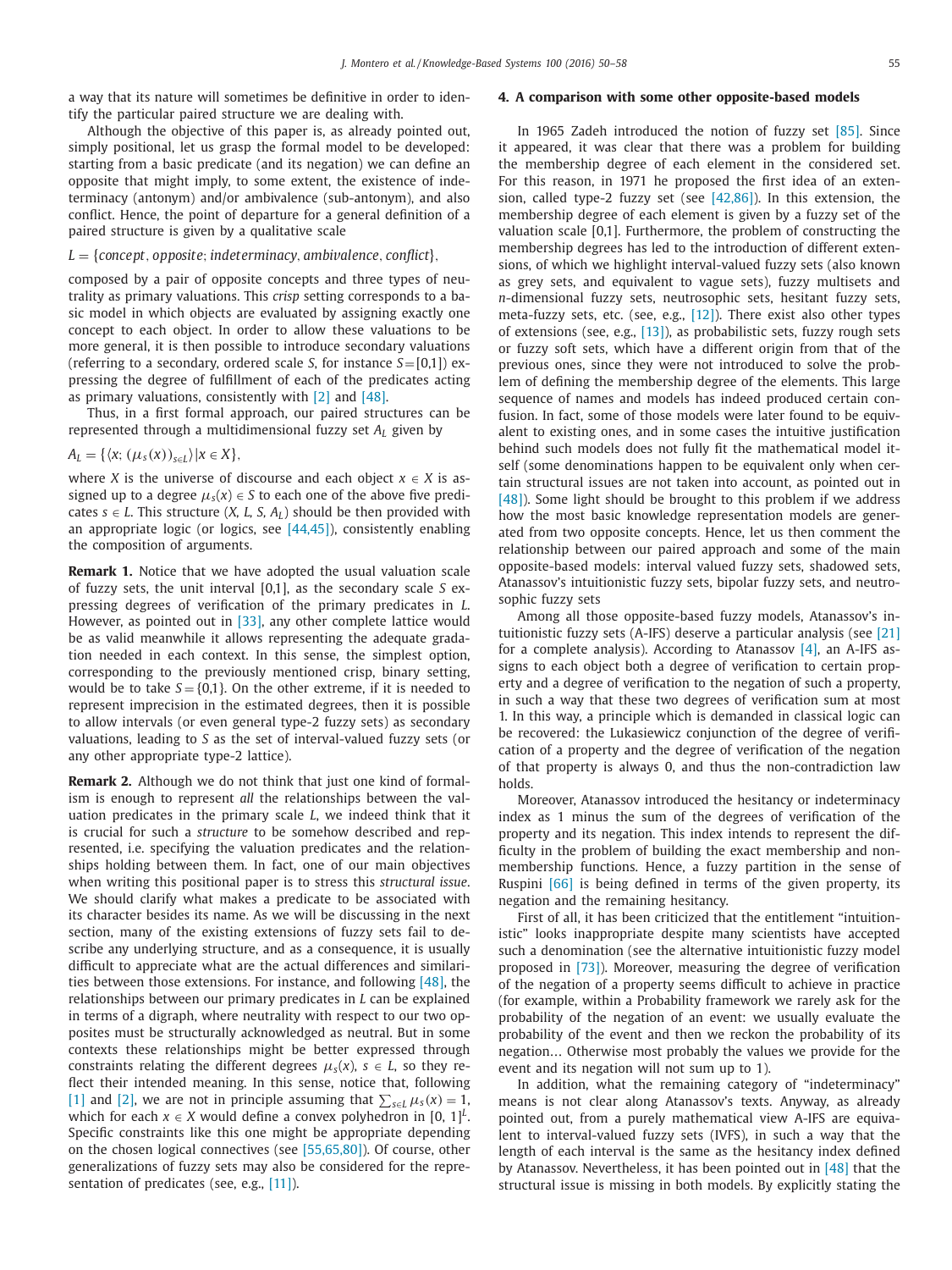<span id="page-6-0"></span>different predicates that intervene as well as the relationship between them, both models can be distinguished in the framework of paired structures (and particularly in that of meta-fuzzy sets, see [\[48\]\)](#page-8-0). Without addressing the structural issue, both Atanassov's intuitionistic fuzzy sets and interval-valued fuzzy sets are simply defining Ruspini's partitions [\[66\]](#page-8-0) of three classes, no matter the different names we assign to each of the three categories in each model.

Beside Atanassov's argumentation, in our opinion the key element in his model is that he puts together several fuzzy sets, stressing in this way that we cannot evaluate each fuzzy set in an isolated way. A similar claim can be found in specific frameworks, see e.g.  $[46]$ , where in order to escape from Arrow's paradox [\[3\]](#page-7-0) different types of intensity preferences (strict preferences, weak preferences, indifferences, and potentially incomparability) were simultaneously amalgamated into structured Ruspini's partitions [\[66\].](#page-8-0) Ruspini's partition was generalized in [\[2\]](#page-7-0) by suppressing any restriction on the degrees of membership, producing what Miyamoto [\[43\]](#page-8-0) calls multiset (see also [\[83\]\)](#page-8-0). But notice that classes in [\[2\]](#page-7-0) were expected to evolve in terms of non-overlapping, covering and relevance (see [\[1\]\)](#page-7-0), consistently with our paired approach. In this sense it is interesting to point out that *n*-dimensional fuzzy sets [\[69\]](#page-8-0) are multisets implying the existence of a linear structure for the *n* classes under consideration.

On the other hand, the concept of bipolarity in a fuzzy framework was initially proposed by Zhang and Zhang (see [\[87,88\]\)](#page-8-0), assigning two independent valuations to each object. As already pointed out above, the term *bipolarity* comes from Psychology where it has specific meanings that might not properly fit neither into this proposal nor into the three types of bipolarity considered by Dubois and Prade (see again [\[22–24\]\)](#page-8-0). Zhang and Zhang assumed that one of the two opposites is assigned a value on the unit interval [0,1], while the other one ranges in the *opposite* interval  $[-1,0]$ . Hence, since both intervals are isomorphic, and no matter the terms used to intuitively justify these two values, the fact is that Zhang-Zhang's bipolar model appears as a specific multiset  $(n=2)$ , with no restriction on their two degrees of membership. Zhang-Zhang's bipolar model is therefore equivalent to the neutro-sophic sets proposed by Smarandache [\[70\].](#page-8-0) Notice also that none of these two equivalent models include any formal structure, as claimed in [\[48\].](#page-8-0) But the selected denominations within each model might suggest different underlying structures: while the model proposed by Zhang and Zhang suggests *conflict* between categories (a specific type of neutrality different from Atanassov's indeterminacy), Smarandache suggests a general *neutrality* that should perhaps jointly cover some of the specific types of neutrality considered in our paired approach.

Shadowed sets [\[57\]](#page-8-0) are a particular case of interval-valued fuzzy sets, being isomorphic with a three valued logic: each object is assigned a "0" if certain property does not hold, "1" if it does hold, and the unit interval [0,1] otherwise. Anyway, it might be unclear the meaning of the selected term for this third stage: "complete ignorance" might refer to an extremely poor estimation or to extremely poor knowledge about the model itself, for example.

All in all, the above discussion suggests that there is an urgent need to put some unifying light on the similarities and differences of all the mentioned extensions of fuzzy sets in terms of their representational structures and capabilities. This is precisely the idea we wish to communicate through this positional paper on paired structures: the need for a unifying framework in which the different models arise as a consequence of the specified structure (on the primary predicates) and the different secondary scales. Such a unifying view should then allow a deeper analysis of the relationships between several knowledge representation formalisms, providing a basis from which more expressive models may be later developed.

Summing up, the structural issue is required for a proper specification of meaning in a logical-mathematical modeling. If structural issues are not properly addressed in our mathematical models, we might be easily confused between different approaches once they appear as isomorphic, simply because the difference in structure is not taken into account. This was the main issue raised in [\[48\],](#page-8-0) in this paper focused into opposite-based models. Our mathematical models should capture all the essential aspects of reality, including the relations between modeled predicates. Listing elements should be accompanied with the relations between the elements of that list. It is the structural difference what justifies a denomination, not the other way around. Structural performance of a set of concepts does not come with a list of unrelated objects or names. If these elements suggest a structure, such structure should be formally stated.

#### **5. Building paired structures**

In our opinion, the most basic structure to represent knowledge should at least contain a predicate and its opposite, particularly in terms of negation, antonym or sub-antonym. In this way we can distinguish an arbitrary couple of concepts from two paired predicates, and the associated neutral concepts naturally appear from the characteristics of such an opposition. On this basis, we can propose a basic approach to a standard procedure for building paired structures:

- (1) We always start from a concept and its negation (a must in our model, since antonym or sub-antonym are relative to the given negation).
- (2) Then, any two opposite predicates are paired concepts and, if different from such a negation, their semantic relation will generate additional and specific neutral concepts. In case our original predicate and its opposite do not overlap, *indeterminacy* arises (our paired predicates do not fully explain reality, and they can be reshaped into wider concepts or they can suggest a search for additional information, producing perhaps a new intermediate non-neutral concept). In case our seminal predicate and its opposite overlap, *ambivalence* arises (the existence of a new concept associated with such overlapping is suggested together with a reshaping of opposites into more precise concepts). Of course *indeterminacy* and *ambivalence* can appear simultaneously, whenever the opposition is neither antonym nor sub-antonym (overlapping in some objects might suggest *ambivalence*, and lack of fulfillment in some other objects might suggest *indeterminacy*).
- (3) Whenever we detect *conflict*, it entails that the considered paired concepts are viewed in our mind as complex concepts that should be decomposed into and aggregated from simpler concepts. In addition, each one of those simpler concepts is subject to the previous arguments (the concept, its negation, its antonym or its sub-antonym, etc.)

Hence, three main families of paired fuzzy sets appear in this paper:

- Those "basic" paired concepts based upon the negation of both predicates, with no additional neutral concept being allowed.
- Those "simple" paired concepts based upon opposites (antonym or sub-antonym associated with *indeterminacy* or *ambivalence* neutralities, and perhaps both simultaneously).
- And those "complex" paired concepts based upon multidimensionality, where in addition to *indeterminacy* and *ambivalence* we can find different levels of *conflict*.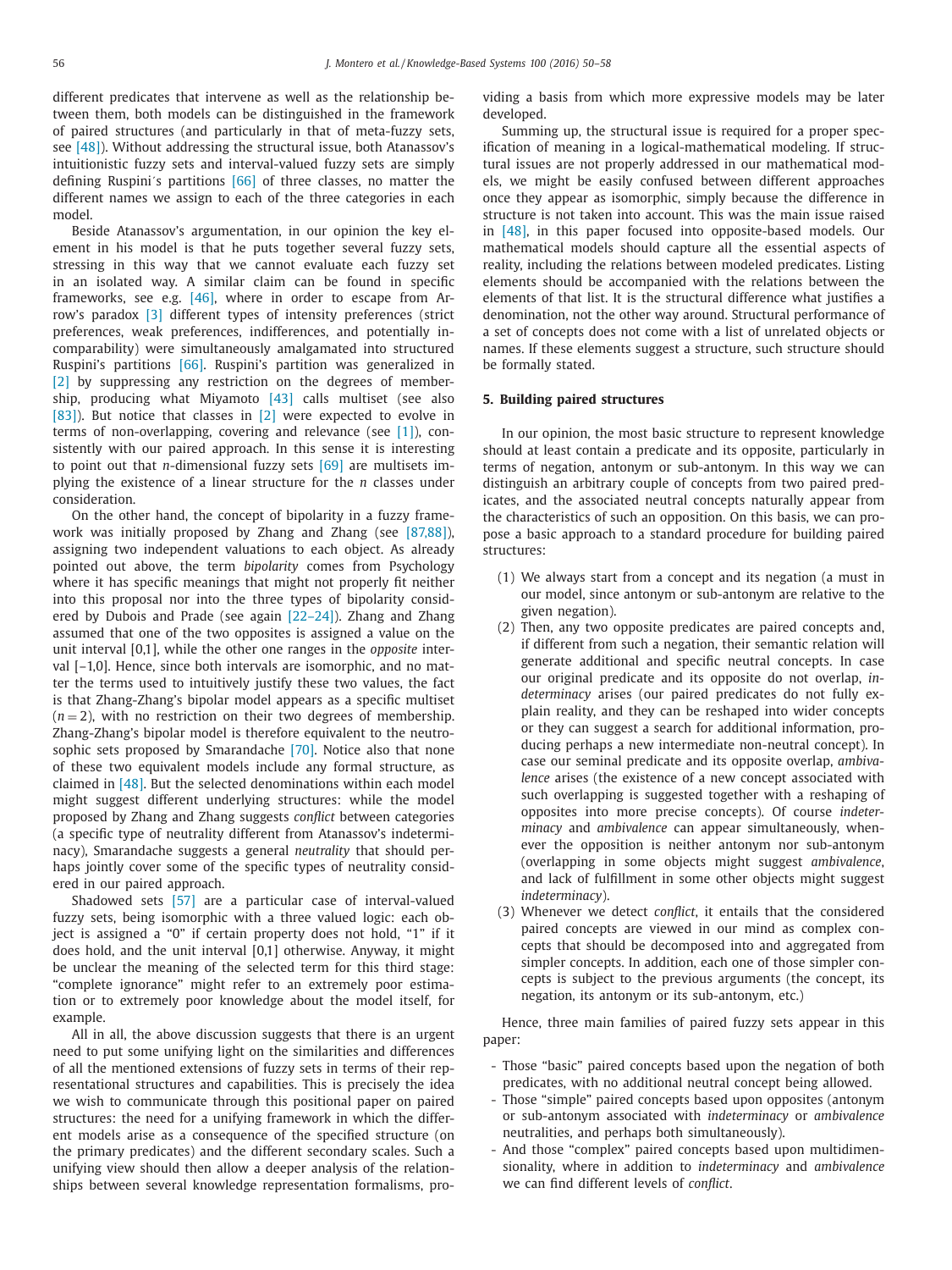<span id="page-7-0"></span>These three families of paired fuzzy sets are close to the three types of bipolarities proposed by Dubois and Prade in [\[22-24\].](#page-8-0) But rather than focusing on the formalization of scales that address some representational issues when dealing with poles, our focus is on the configuration of such poles through opposition relationships, and how these determine the scales to be used regarding the representational power of the models.

# **6. Final comments**

In this paper we have presented a systematic approach to different types of paired sets, to be considered as an alternative to the notion of bipolarity proposed by Zhang and Zhang [\[87,88\],](#page-8-0) Dubois and Prade [\[22–24\]](#page-8-0) and other proposals somehow based upon two basic opposite concepts (but taking into account the structural arguments of [\[48\]\)](#page-8-0). All of these models are deeply related to Atanassov's intuitionistic fuzzy sets (see [4,5]).

The main aim of this paper is to bring some light into this discussion, bolding the constructive argument towards a unifying view and stressing the role of different neutralities in between two opposite concepts. In particular, we postulate that paired structures represent a basic model for most learning processes, which quite often start from two opposite predicates (see [\[28,47\]\)](#page-8-0). Relation between these two predicates can create specific neutral concepts: *indeterminacy* (which can be justified in terms of too narrow concepts)*, ambivalence* (which can be justified in terms of too wide opposites), and *conflict* (which can be justified in terms of multidimensional opposites). But it is the specific semantic tension between two basic opposites the key aspect to be analyzed. Of course the three different neutralities we have considered in this paper can appear in the same problem, together with other *uncertainties* (particularly, *imprecision*). How we can simultaneously manage all these parameters becomes a suggesting and necessary objective for future research.

In order to stress its unifying view on a number of models that are based upon the existence of two opposites, a full mathematical development of our paired structures have been left outside this positional paper. A first application of our paired approach has been presented in [\[32\].](#page-8-0) Another interesting field to consider next should be Sentiment Analysis, where indeed two opposite meanings (positive, negative) are associated with terms within a text that can be classified according our approach (see, e.g., [\[56\]\)](#page-8-0). Also, as already pointed out, main issues to be addressed in future research on paired structures concern the study of different formalisms to represent the relationships between the elements of the structure (e.g. sets of logical constraints on the degrees of the qualitative predicates, digraphs, partial orders, etc.) and their effect in relation with the representational power of the associated structures.

A possible drawback of the general case of paired fuzzy structures is that they can be considered too complex for some applications, since it might imply the direct estimation of quite a number of degrees of verification for each object (in particular when our concepts have a multicriteria nature and all neutralities are present). Moreover, our structure has to be completed addressing imprecision. In order to manage this complexity, another main issue for future research on paired structures should be to explore other extensions of fuzzy sets (see, e.g., [\[15\]\)](#page-8-0). An alternative approach is to obtain some degrees of membership or membership functions from a smaller subset of categories, in such a way that the whole system can be fully described from a few parameters to be estimated. To some extent, this is similar to what is sometimes done in preference modeling, where three neutralities are naturally learnt: the preferences between two alternatives may (they are perhaps weak preferences, leading to the ambivalent *indifference*), or they are perhaps very extreme strict preferences (leading to *indeterminacy*); or they can even reflect some multicriteriabased conflict (sometimes solved in terms of *incomparability*, see e.g. [\[30,31,50\]](#page-8-0) and particularly [\[46\]\)](#page-8-0). Similar models are found concerning different extensions of Belnap's logic [8], like that proposed in [\[77\]](#page-8-0) (see also [\[55,58\]](#page-8-0) and [\[65,80\]\)](#page-8-0). The study of appropriate logic connectives will play a crucial role in constructing and constraining the semantics of the different predicates generated from the two reference opposites (see also  $[26]$ ). In this sense, aggregation operators play a crucial role in all these models, and they should play a similar role in relation to complex paired structures in which multidimensional concepts are decomposed into (and obtained from) simpler concepts (see, e.g., [\[34,35,84\]\)](#page-8-0). Moreover, as suggested in introduction, another interesting objective for future research is to extend this model into those multiple concepts that cannot be understood with a unique opposite concepts, but they need several concepts to capture its limits.

All in all, the main objective of this paper is to stress the need for a unifying framework that should allow a better understanding of different models in terms of different specifications of a basic, quite general structure. Such a unifying view should then allow a clarifying analysis of the relationships between several knowledge representation formalisms. A basis for the development of more expressive models should be also provided.

In particular, paired structures stand as a first attempt to describe reality through the logical representation of context and the paired aggregation of semantically opposite-related concepts. As a point of departure for knowledge representation, paired structures allow building the meaning of concepts by logical analysis, learning their semantic structure. The semantical relationship between paired concepts can suggest new concepts or their own reshaping. Paired fuzzy sets and paired structures should be considered a basic model to move on towards more accurate representation models.

#### **Acknowledgments**

This research has been partially supported by the Government of Spain (grants TIN2015-66471-P and TIN2013-40765-P), the Government of Madrid (grant S2013/ICCE-2845) and the UCM (Research Group 910149). We want to express our gratitude to Prof. Didier Dubois for sharing some time ago his critical view towards a preliminary version of our approach, which indeed has helped us to clarify our position. We also thank the anonymous reviewers for their positive comments that helped to improve the paper in key aspects.

#### **References**

- [1] A. [Amo,](http://refhub.elsevier.com/S0950-7051(16)00081-2/sbref0001) D. [Gómez,](http://refhub.elsevier.com/S0950-7051(16)00081-2/sbref0001) J. [Montero,](http://refhub.elsevier.com/S0950-7051(16)00081-2/sbref0001) G. [Biging,](http://refhub.elsevier.com/S0950-7051(16)00081-2/sbref0001) Relevance and redundancy in fuzzy [classification](http://refhub.elsevier.com/S0950-7051(16)00081-2/sbref0001) systems, Mathw. Soft Comput. 8 (2001) 203–216.
- [2] A. [Amo,](http://refhub.elsevier.com/S0950-7051(16)00081-2/sbref0002) J. [Montero,](http://refhub.elsevier.com/S0950-7051(16)00081-2/sbref0002) G. [Biging,](http://refhub.elsevier.com/S0950-7051(16)00081-2/sbref0002) V. [Cutello,](http://refhub.elsevier.com/S0950-7051(16)00081-2/sbref0002) Fuzzy [classification](http://refhub.elsevier.com/S0950-7051(16)00081-2/sbref0002) systems, Eur. J. Oper. Res. 156 (2004) 495–507.
- [3] K.J. [Arrow,](http://refhub.elsevier.com/S0950-7051(16)00081-2/sbref0003) Social Choice and Individual Values, first edition, Yale [University](http://refhub.elsevier.com/S0950-7051(16)00081-2/sbref0003) Press, 1951.
- [4] K.T. [Atanassov,](http://refhub.elsevier.com/S0950-7051(16)00081-2/sbref0004) [Intuitionistic](http://refhub.elsevier.com/S0950-7051(16)00081-2/sbref0004) fuzzy sets, Fuzzy Sets Syst. 20 (1986) 87–96.
- [5] K.T. [Atanassov,](http://refhub.elsevier.com/S0950-7051(16)00081-2/sbref0005) Answer to D. Dubois, S. Gottwald, P. Hajek, J. Kacprzyk and H. Prade's paper ["Terminological](http://refhub.elsevier.com/S0950-7051(16)00081-2/sbref0005) difficulties in fuzzy set theory - the case of "Intuitionistic fuzzy sets", Fuzzy Sets Syst. 156 (2005) 496–499.
- [6] A. [Bechara,](http://refhub.elsevier.com/S0950-7051(16)00081-2/sbref0006) D. [Tranel,](http://refhub.elsevier.com/S0950-7051(16)00081-2/sbref0006) H. [Damasio,](http://refhub.elsevier.com/S0950-7051(16)00081-2/sbref0006) Characterization of the [decision-making](http://refhub.elsevier.com/S0950-7051(16)00081-2/sbref0006) deficit of patients with ventromedial prefrontal cortex lesions, Brain 123 (2000) 2189–2202.
- [7] A. [Bechara,](http://refhub.elsevier.com/S0950-7051(16)00081-2/sbref0007) H. [Damasio,](http://refhub.elsevier.com/S0950-7051(16)00081-2/sbref0007) A.R. Damasio, Role of the [amygdala](http://refhub.elsevier.com/S0950-7051(16)00081-2/sbref0007) in decisionmaking, Ann. New York Acad. Sci. 985 (2003) 356–369.
- [8] N.D. [Belnap,](http://refhub.elsevier.com/S0950-7051(16)00081-2/sbref0008) A useful [four-valued](http://refhub.elsevier.com/S0950-7051(16)00081-2/sbref0008) logic, in: G Epstein, J. Dumme (Eds.), Modern Uses of Multiple Valued Logics, Reidel, Dordrecht, 1977.
- [9] J.Y. [Beziau,](http://refhub.elsevier.com/S0950-7051(16)00081-2/sbref0009) D [Jacquette,](http://refhub.elsevier.com/S0950-7051(16)00081-2/sbref0009) Around and Beyond the Square of [Opposition,](http://refhub.elsevier.com/S0950-7051(16)00081-2/sbref0009) Eds., Birkhäuser, 2012.
- [10] E.D. [Booman,](http://refhub.elsevier.com/S0950-7051(16)00081-2/sbref0010) M.F.S. [Rushworth,](http://refhub.elsevier.com/S0950-7051(16)00081-2/sbref0010) Conceptual [representation](http://refhub.elsevier.com/S0950-7051(16)00081-2/sbref0010) and the making of new decisions, Neuron 63 (2009) 721–723.
- [11] M. [Bunge,](http://refhub.elsevier.com/S0950-7051(16)00081-2/sbref0011) Emergence and [Convergence:](http://refhub.elsevier.com/S0950-7051(16)00081-2/sbref0011) Qualitative Novelty and the Unity of Knowledge, University of Toronto Press, 2003.